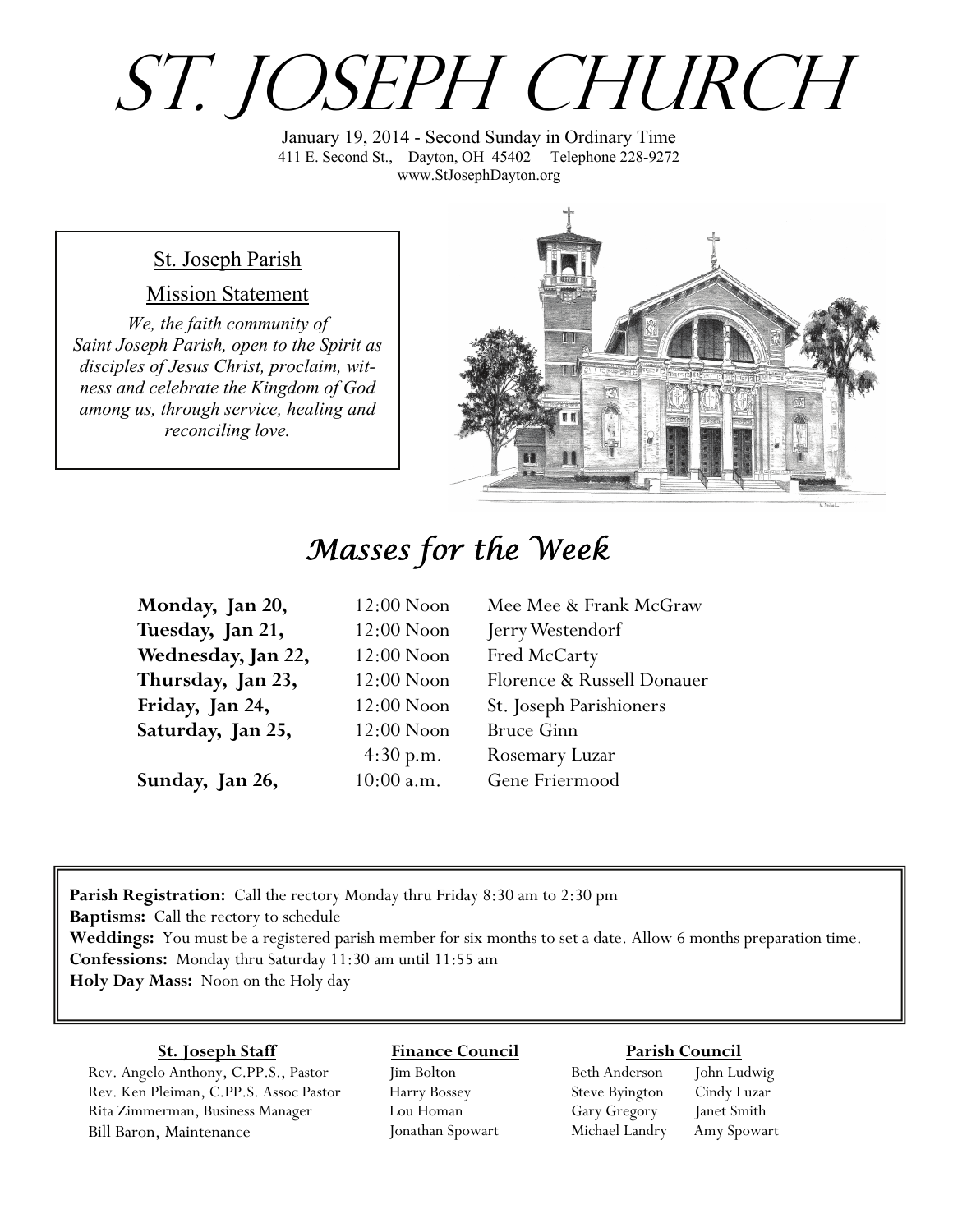## *St. Joseph Update*

## *Volunteers And Desserts Needed For SVdP Fish Dinner Fundraiser:*

Our fundraiser is just a few weeks away, Friday, Jan. 31st from 6:00-11:00pm at the K of C Hall on Bainbridge (across from Holy Trinity Church). This event is for those 21 years and older. We are in need of volunteers and desserts for this dinner. All proceeds benefit Emmanuel St. Vincent de Paul Conference and we need your participation to make this fundraiser a success. If you can help, please contact Gail Miller at 361-9576, or John & Holly Stiers at 898-1183.

## *Pro-life News*

**Pro-Life Prayer Rosary**  Incarnation Church Tuesday, January 21st, 7PM in the church.

#### **Mass for Life - January 22**

St. Rita of Cascia Catholic Church 5401 N. Main St. 6:30pm Mass followed by the Rosary for Life

## *Pre-selling Tickets for the SVdP Fish Dinner Fundraiser:*

Our fish dinner is coming up on January 31st from 6:00-11:00pm at the K of C Hall on Bainbridge (across from Holy Trinity Church). This event is for those 21 years and older. We will be pre-selling tickets in the vestibule of church today after Mass. Cost of presale tickets is \$12.00. Tickets can be purchased at any time by contacting John or Holly Stiers, 898-1183.

## *Potluck with Tom Archdeacon*

Mark your calendars for Holy Trinity's potluck on January 26th. Lunch will begin at 12:45 and be followed with a talk by Tom Archdeacon. Most of you know Tom from his column in the Dayton Daily News. You won't want to miss this! Please RSVP to Jan at 228-1223 by Wednesday, January 22nd so we can plan the lunch accordingly. The main dish will be provided by the parish, so bring a side dish of your choice to share and join the fun! All are welcome…

### *Are you or anyone in YOUR family DIVORCED?*

There's NO SUCH THING AS CATHOLIC DIVORCE . . . but Catholics DO civilly divorce. Please give someone a copy of this bulletin or invite them to The Catholic's DIVORCE SURVIVAL Guide 12-week group which begins Jan. 14, 2014 at 7:00pm – 9:00pm in the former Emmanuel Elementary School in Downtown Dayton at 153 Franklin Street. Cost of (\$20) per person includes a "Personal Survival Guide", refreshments and all materials for 12 weeks. Find comfort and counsel consistent with Catholic teachings. Sorry, no child care available. To register go to: https://secure.acceptiva.com/? cst=670e37 Questions: Call Noreen Wendeln at Family & Respect Life Office 937-222-0227, or go to: http://www.catholiccincinnati.org/event/ catholic-divorce-survival**-**guide/

#### **Financial Information**

Collection for January 12th \$8146.20 Charity \$162.00

**Thank You! Fr. Angelo and Fr. Ken**

## *Prayer List*

 *Please keep the following people in your prayers. Please call the rectory if you would like someone added to the prayer list.* 

*Debbie Barker Jane Lewis Patricia Bornhorst Chris Luehrs Fran Dabrowski Lindsey Luehrs Nancy Dolan Milo Nickles Mary Fiste Helen Moore Joseph S. Franchina Joe Moretto Gail Gaeth Robert Morris Clara Garza Dick Nardini Richard Gill Clara Osman Dorothy Grant Anna Pole Bennett Hart Thomas Pluckett Marie Henry Isaiah Ramsey Shirley Keaton Tony Riggs Brittany Keirns Ed Sullivan Randy Kramer Betty Wenzel*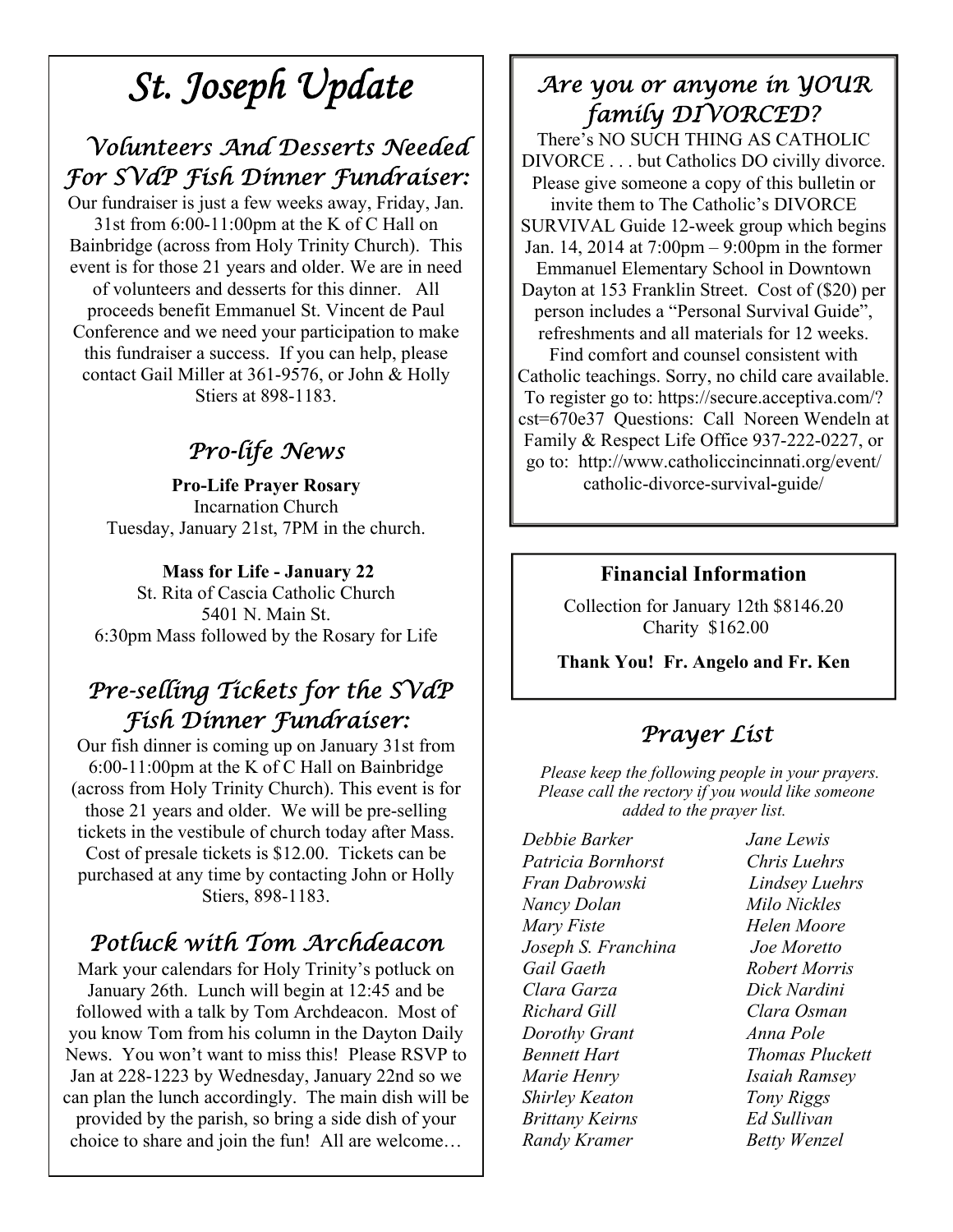# *Pastor's Corner*

There is a simple yet important word that ought to capture our attention in today's gospel reading from St. John's account of the baptism of the Lord. The word is "behold." This is an important word in scripture as we heard several times in the season of Advent and Christmas. The angel Gabriel says to Mary: "Behold, you will conceive in your womb and bear a son." (Luke 1:31) The angel said to the shepherds, "Do not be afraid; for behold, I proclaim to you good news of great joy that will be for all people." (Luke 2:10) And today's gospel we hear John the Baptist say, "Behold, the Lamb of God, who takes away the sin of the world." (John 1:29)

The word "behold" is described as, "to gaze upon, to look upon, to hold or to observe." In hearing this word in scripture we are to stop what we are doing and pay attention. The speaker is offering us an important revelation of truth. In the spiritual life it is helpful for us to pause and behold the presence of God in the ordinary experiences and encounters of life, to behold the living presence of God each day because there is something God wants us to learn.

In today's reading we see the ordinariness of Jesus described as John the Baptist admits that he did not recognize Jesus as the Holy One of God. It was only through a divine revelation that he came to know Jesus as the Lamb of God. John notes, "The one who sent me to baptize with water told me, 'On whomever you see the Spirit come down and remain, he is the one who will baptize with the Holy Spirit.'"

Just before we come forward to receive the Body and Blood of Jesus in Holy Communion we receive an invitation to reaffirm our belief in the true presence of Jesus in the Eucharist. "Behold, the Lamb of God. Behold Him who takes away the sins of the world. Blessed are those called to the supper of the Lamb."

Scripture Scholar Sr. Dianne Bergant notes that the image of the "Lamb of God" is likely a reference to the Suffering Servant found in Isaiah 53:7‐10. As the people of God awaited their savior there were many interpretations as to the identity of the Messiah. Some believed the Messiah would be a royal leader, others thought he would come from the priestly circles and others thought he would be otherworldly breaking into time and space in an extraordinary way. No one expected a suffering Messiah who would be led off to slaughter like an innocent lamb.

At each Mass we behold and reaffirm our belief in Jesus, the Lamb of God, whose body is broken and shared for the life of the world. This is the profound truth that is expressed as the priest breaks the host apart so the Body of Christ can be shared in communion. We behold and express our belief in the Blood of Christ poured out for the life of the world as a stream of reconciliation and hope gathered into the Chalice of Salvation and shared for the life of the world.

Because of the life we have received from Christ in baptism we see that it is not only we who behold God in a relationship of love but God also beholds us. God desires to be in a loving relationship with us and delights in us when we embrace our identity as sons and daughters of God. Sometime today, stand before God and present to him who you are at this point and time. What are your feelings and concerns, your hopes and desires? Then let God see you and let God tell you what He sees. What is it that God beholds as He gazes upon the being He has created you to be? Fr. Angelo